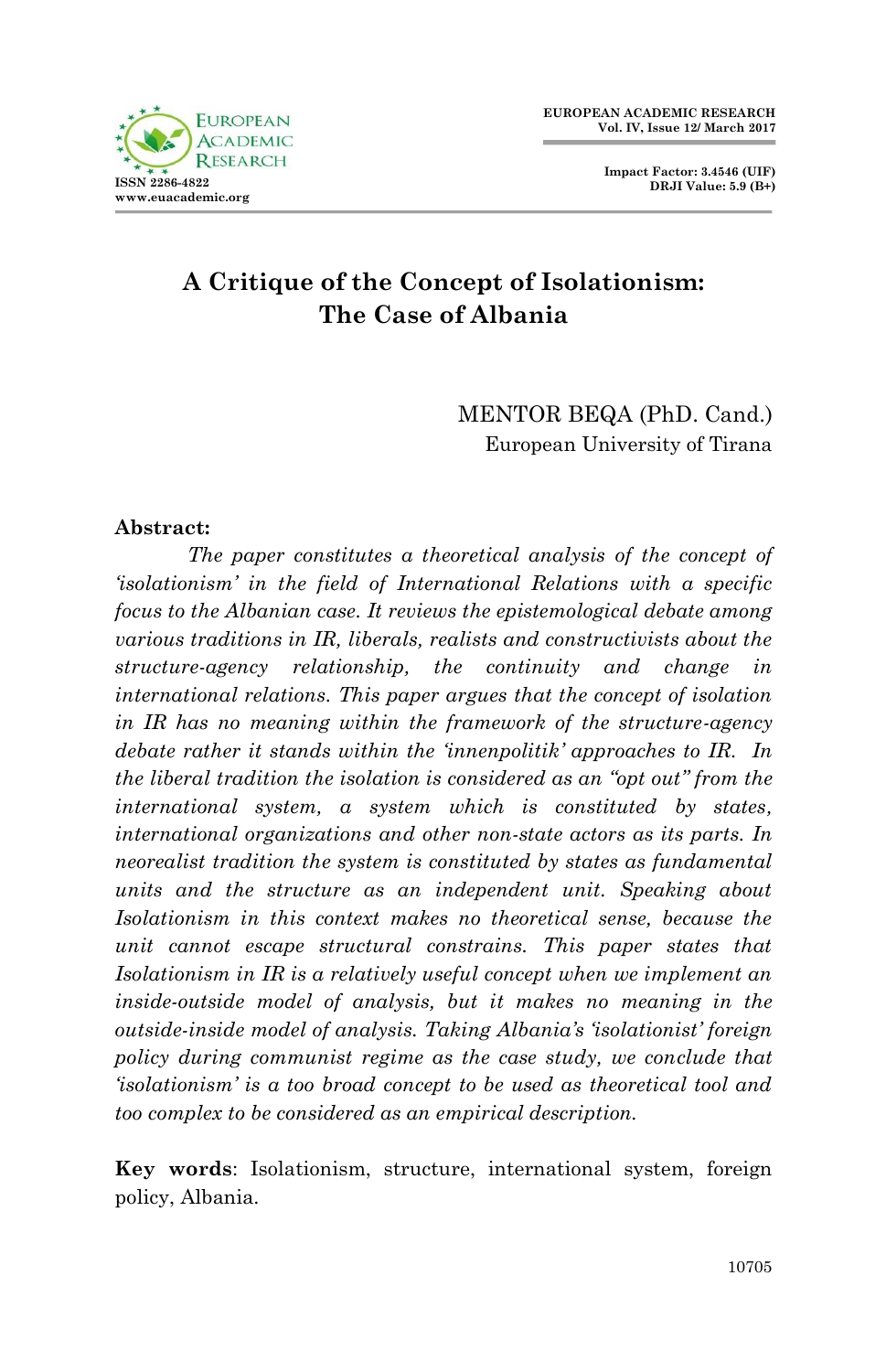### **INTRODUCTION**

Albania"s foreign policy between 1978 and 1991 is largely considered as an isolationist foreign policy. After Albania's rift with China in 1978, scholars were in need of how to describe Albania"s foreign policy. Many scholars found the concept of "isolation" as the most appropriate one. The studies on the policy of "self-isolation" offer different interpretation about Albania"s behaviour during this time. Berry Buzan sees this behaviour an *autistic* one, considering Albania as an inward oriented country, but he fails to analyse the causes of such behaviour (Buzan, Jones, and Little 1993, 341). Samuel Huntington considers Albania as a *torn country* located between two great civilisations (Western and Islamic) and as consequence its foreign policy as ambiguous (Huntington 1993). Bernard Tönnes in a systematic study about the origins of Albania"s isolationism concludes that this isolationism is genuinely Albanian and it is related with the inward looking nature of Albania"s nationalism. This culture – argues Tönnes – is largely due to Albania's scepticism and suspicion toward 'the others' (Tönnes 1980). Cultural interpretations of the "isolation" as a political behaviour are articulated by Albanian scholars as well. Artan Fuga understands Albania"s external behaviour as a process of differentiation from the other nations – a pattern that continues since national renaissance and is instrumentalised by communist regime during the period of "great loneliness" (Fuga 2004). Helga Turku identifies the causes of isolationism to the nature of totalitarian political regime which because of his nature promotes the inward looking behaviour and suspicion toward international institutions. Narrative historians accounts for the causes of isolationist foreign policy, Hoxha"s ideological dogmatism and the motivation of political and regime survival (Dervishi 2006; Duka 2011; Fischer 2010). Structural explanations which privilege local culture and ideology and mentalist explanations favouring motivations as the primary causes take the concept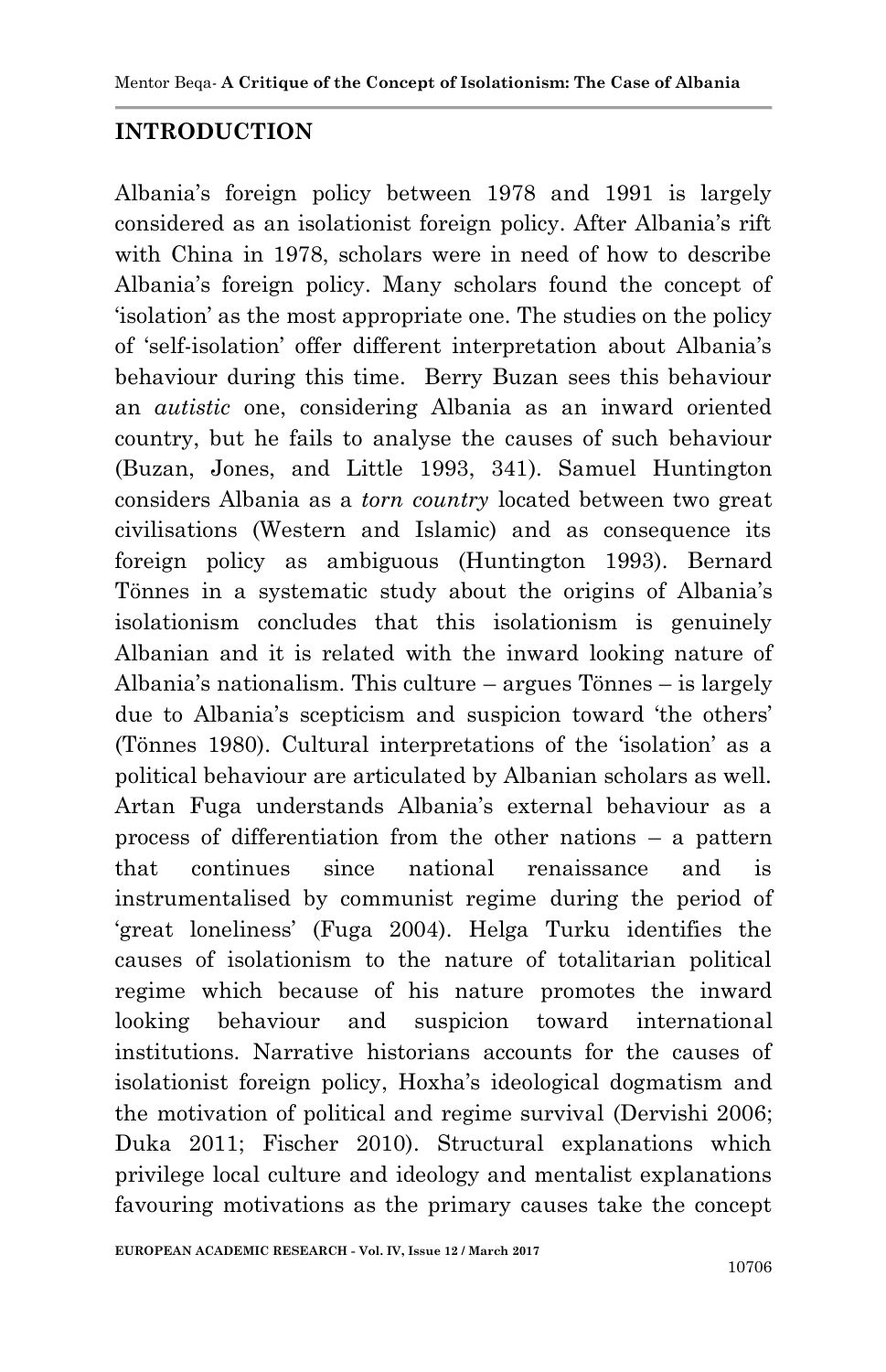"isolationism" for granted as an explanatory tool and an objective empirical fact. The fundamental reason contributing to this confusion is the melting down of the borders between the "domestic isolation" related to the domestic nature of the political regime, and "external isolation" which would mean a complete detachment of the state from its external environment. This lines of research face two basic obstacles: (i) the inability to theorize the concept of isolationism and; (ii) and the empirical emptiness of such generalisation.

### **Theoretical critique of the concept of 'isolationism'**

Isolationism is a concept in IR used to describe the international behaviour of one state which chooses to cut off its relations with the outside world. IT has started as a description of the American Foreign Policy of different periods, but now has expanded as a descriptive and explanatory tool for many state behaviours. Different scholars have given different definitions about isolationism, but we hardly can say that exists a comprehensive theoretical definition of the concept of isolationism. Some scholars say that "isolationism" is "a political strategy committed to minimal diplomatic participation in the international system" (Griffiths, O"Callaghan, and Roach 2008, 170). Eric A. Nordlinger in his well-received book sees "isolationism" as national strategy for American foreign policy aiming to a restricted engagement of the US in international affairs (Nordlinger 1995). Other scholars give broader definitions. For Helga Turku isolationist foreign policy, broadly defined, is a "foreign policy that combines a non-interventionist military posture with an ideological, social, and political agenda of state-centric economic nationalism and protectionism" (Turku 2009, 6). The fundamental aim  $-$  according to Griffiths  $$ of isolationism "is for a state to be more secure and less prone to external interference" (Griffiths, O'Callaghan, and Roach 2008). According to them, there are four factors which make make it possible for a state to pursue such a course of behaviour: (i) the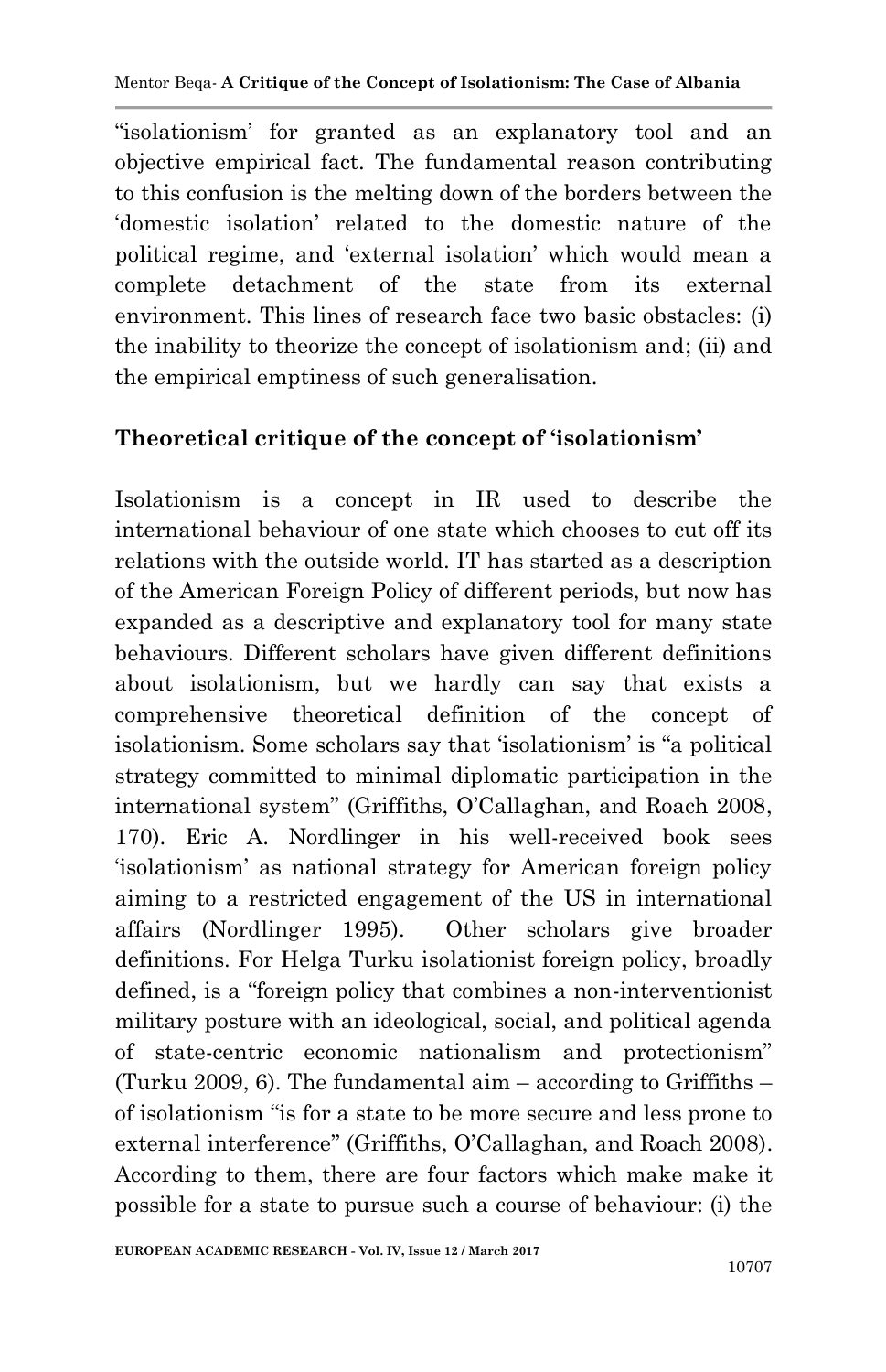state does not see any threat of invasion or it is strong enough to defend its security without any need to form alliances; (ii) economic self-sufficiency which presupposes that the state has enough economic resources to survive; a political consensus or strong authoritarian rule to withstand domestic challenges to its foreign policy; an isolationist state should be geographically remote and have a better geographic position to pursue isolationism (Griffiths, O"Callaghan, and Roach 2008, 177). Helga Turku, who has developed one of the most comprehensive and broadest analysis of the isolationism focuses to the differences of isolationist policies taking into consideration regime differences of the countries which practice such policies. She develops a two-level analysis of isolationism and finds that unlike the modalities of isolationism manifested in the case of US foreign policy during the 19th and early 20th centuries, "isolationism in the case of North Korea, Burma, and communist Albania formed the sociopolitical basis of the regimes in power. Isolationism, therefore, was and continues to be the essence of the regimes as opposed to merely informing the foreign policy of the state" (Turku 2009, 7). In this case, isolationism is not just a form of external behaviour but the very essence of domestic political regime. "In addition to using isolationism as a means to "protect" the state and its respective populace from external influences, extreme forms of social isolationism have also been utilized to create "pure" ideological regimes" (Turku 2009, 7). Turku develops a great deal of analysis of the isolationist policies in different period of history by different units composing the international system. Her approach is flowed in two dimensions: first, she has an empirical account of what we call international system and how the units of this system interact with each-other; second, although she differentiates the domestic "social isolationism" from "external isolationism", she doesn"t provide any link of how social isolationism causes a specific external behaviour. In an empirical perspective, although she is engaged in a comparative analysis of three different cases (Albania, Burma, and North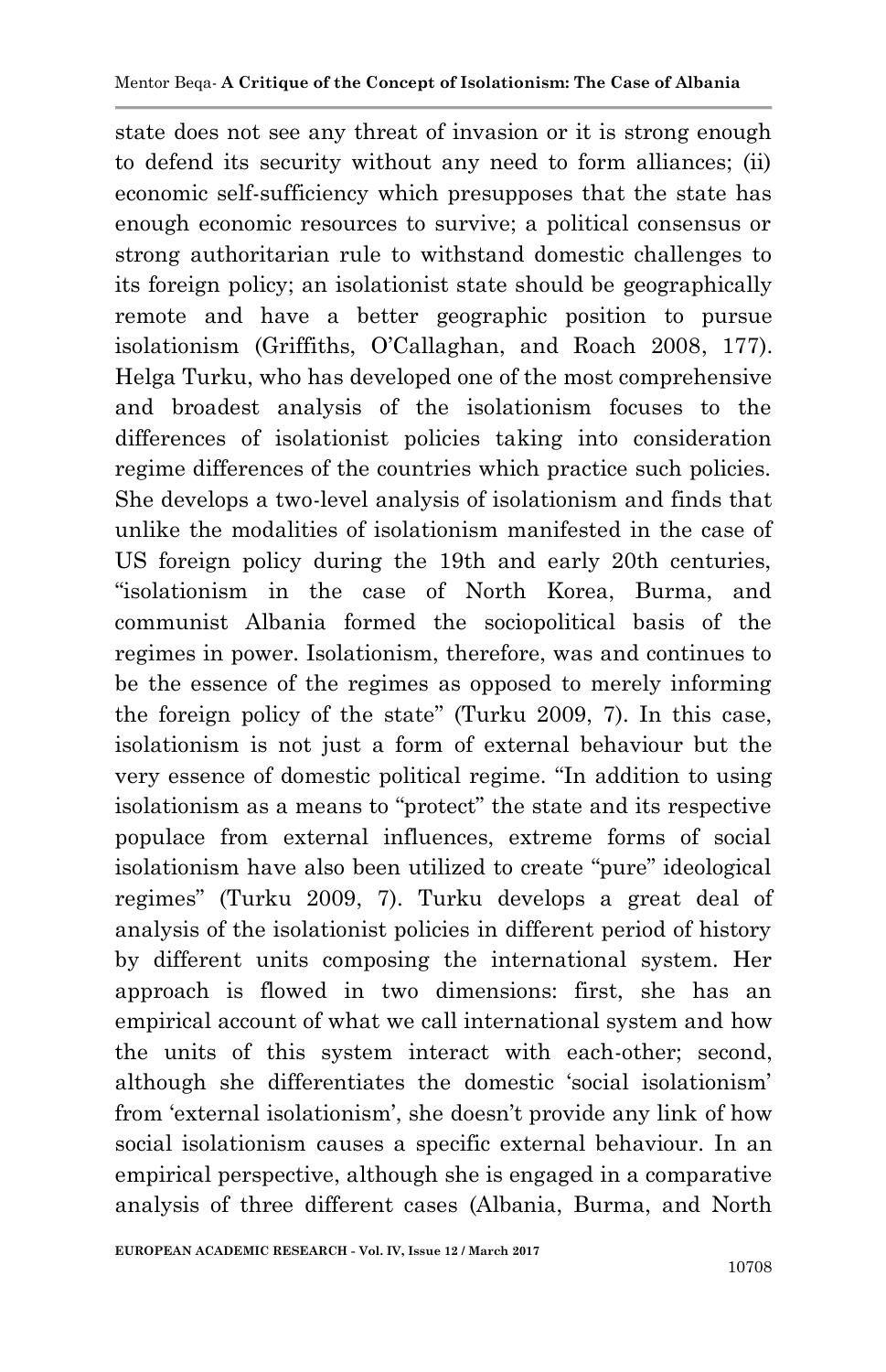Korea) their similarities do not accumulate to an account of claiming that they constitute the cause for similarities in their external behaviour. She seems to believe that "states "opting out" of the global system" (Turku 2009, 7) is a state's free choice. This account of "international system" is ideologically informed because considers international system as an observable entity composed by its units (states, international organisations and institutions, and interactions) but it does not consider the unobservable patterns which are produced by the interaction of the units and their position in the system. She develops the definition of Martin Wight who claims that in order to have orderly international relations there must be open channels of "communication" between states. "Thus, states must establish ties among themselves of a diplomatic, economic, and strategic nature. International relations premised on the modern states system are, therefore, comprised of two central states of affairs, that is, communication and trade" (Turku 2009, 33). This account reflects the usual error of an inside –outside approach, which neglects the operation of "systemic forces" over the comprising units, an approach which blows the distinction between the system and the unit. The modern Westphalian nation-state order "makes a fundamental distinction between domestic political spheres characterized by institutional density, hierarchical relationships, shared interests, and strong collective identities, and an international political sphere characterized by a lack of strong institutions, few rules, conflicting interests, and conflicting identities" (March and Olsen 2008, 235). The study of International Relations has shown that the integration of different levels of analysis – including the system's level – is essential to understand not only the nature of the system but the behaviour of the states as well. As Robert Jervis puts it "we are dealing with a system when (a) a set of units or elements is interconnected so that changes in some elements or their relations produce changes in other parts of the system, and (b) the entire system exhibits properties and behaviors that are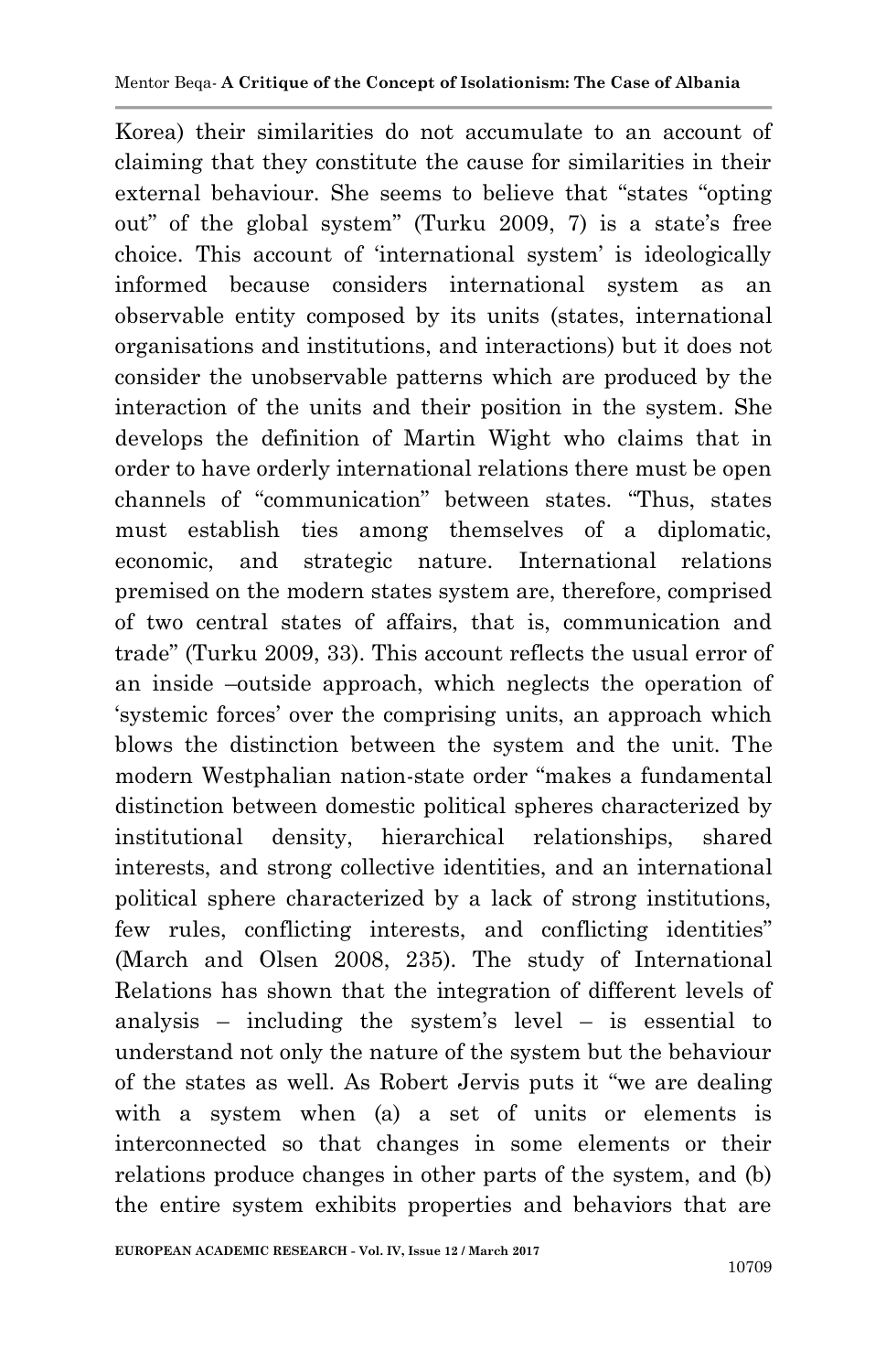different from those of the parts" (Jervis 1997, 6). The systems approach in social sciences in general and in International Relations specifically is based on the belief "that structures are powerful and that the internal characteristics of the elements matter less than their place in the system" (Jervis 1997, 5). The most comprehensive theoretical development of the concept of system in IR is Kenneth Waltz's *Theory of International Politics.* "A system" – according to Waltz – "is composed of a structure and of interacting units. The structure is the systemwide component that makes it possible to think of the system as a whole" (Waltz 1979, 79). This structure is "defined by the arrangement of its parts. Only changes of arrangement are structural changes" (Waltz 1979, 80). Waltz's starting point is Durkheim"s distinction between mechanic and organic societies. Durkheim distinguishes between societies of mechanic solidarity and organic solidarity, corresponding respectively to the anarchic order of international politics and hierarchic order of domestic politics. A mechanical society rests on the similarity of the units that compose it; an organic society is based on their differences (Keneth N. Waltz 1986, 323 - 324). Waltz elaborates the differences between domestic politics and international politics making thus possible an autonomous study of international politics. A domestic political structure – according to him – is thus defined, "first, according to the principle by which it is ordered; second, by specification of the functions of formally differentiated units; and third, by the distribution of capabilities across those units" (Waltz 1979, 82). The organisation of domestic political system is hierarchic where "parts of domestic political systems stand in relations of super- and subordination" (Waltz 1979, 88). The organisation of international political system is anarchic where "the parts … stand in relations of coordination. Formally, each is the equal of all the others. None is entitled to command; none is required to obey" (Waltz 1979, 88). Waltz describes domestic political structures as institutionally organised whereas "international politics, in contrast, has been called "politics in the absence of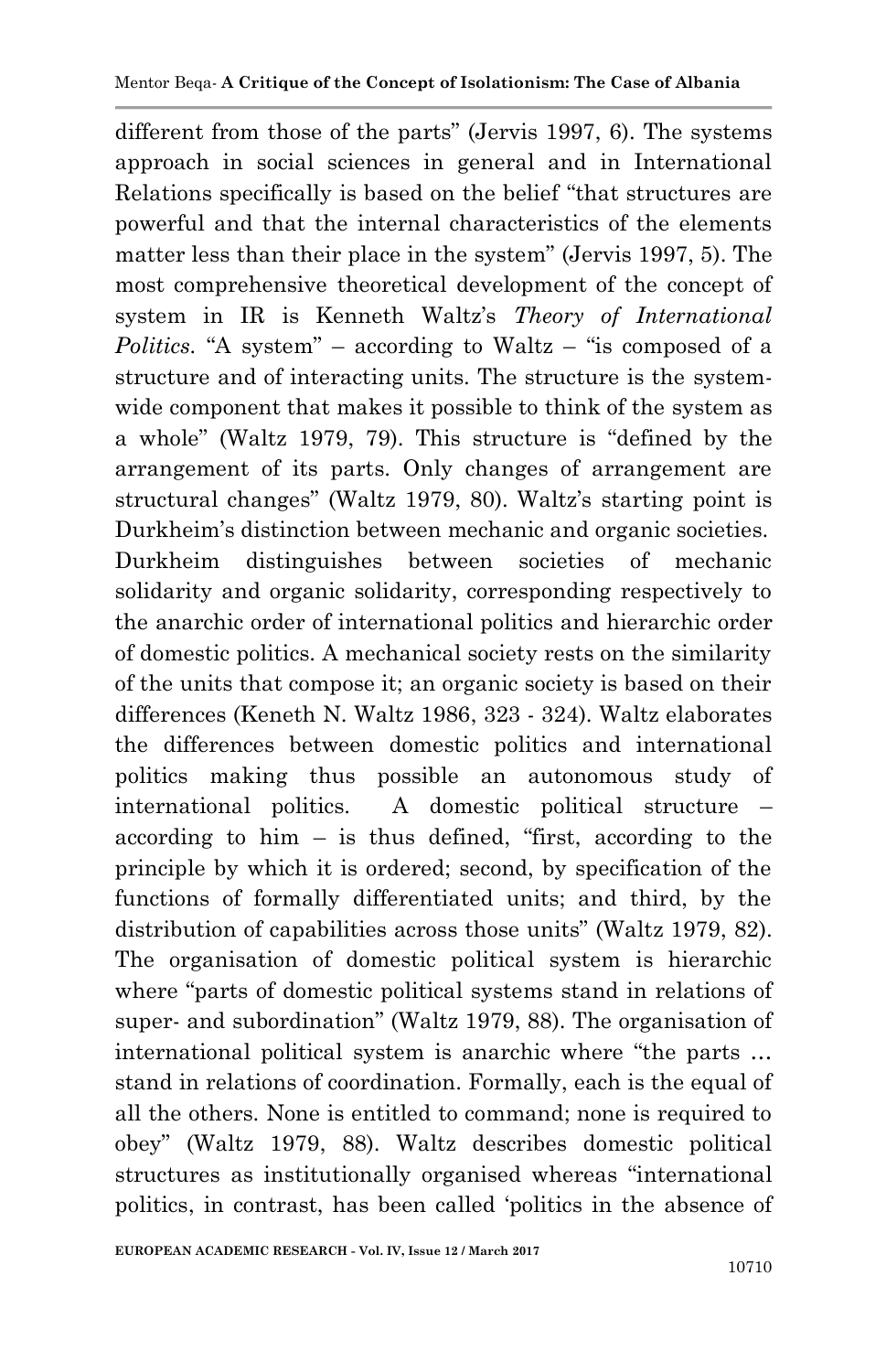government"" (Waltz 1979, 88). Waltz supposes that states are unitary, self-regarding units operating in a self-help system. He defines structure in three levels: (i) first, "according to the principle by which a system is ordered". This means that domestic political system is hierarchic whereas international system is anarchic and are "transformed if one ordering principle replaces another"; (ii) second, "by the specification of functions of differentiated units". This means that international system is composed of 'like units' which are states performing similar functions with their basic aim of surviving; (iii) third, "by the distribution of capabilities across units". This one is the observable and most important substantial variable of theory, which make it possible to verify it empirically (Waltz 1979, 100- 101). According to this theory, states have their say in their foreign policy, but they cannot act as they wish because their behaviour is "shaped and shoved" by international structure. This means that their position in the system is the most important factor informing their external behaviour. Theoretically, a state 'opting out of the international system' is just not possible, because as we have seen its very behaviour is constrained or allowed by international system. Although the observable empirical behaviour resembles "isolationism", this behaviour is either constrained or allowed by international structure. Speaking about isolationism in this context is absurd; states cannot abstract from their external environment even if they choose to detach themselves from the institutional international system.

### **Albania's Case: Isolationism doesn't tell us anything**

As we have seen, "isolationism" as it is used in International Relations theory is not a theoretical category but an empirical generalisation to describe a certain structure of state"s external behaviour. As such, this concept is useless in explaining Albania"s foreign policy after the rift with China in 1978. Albania was an integral part of the 'international system'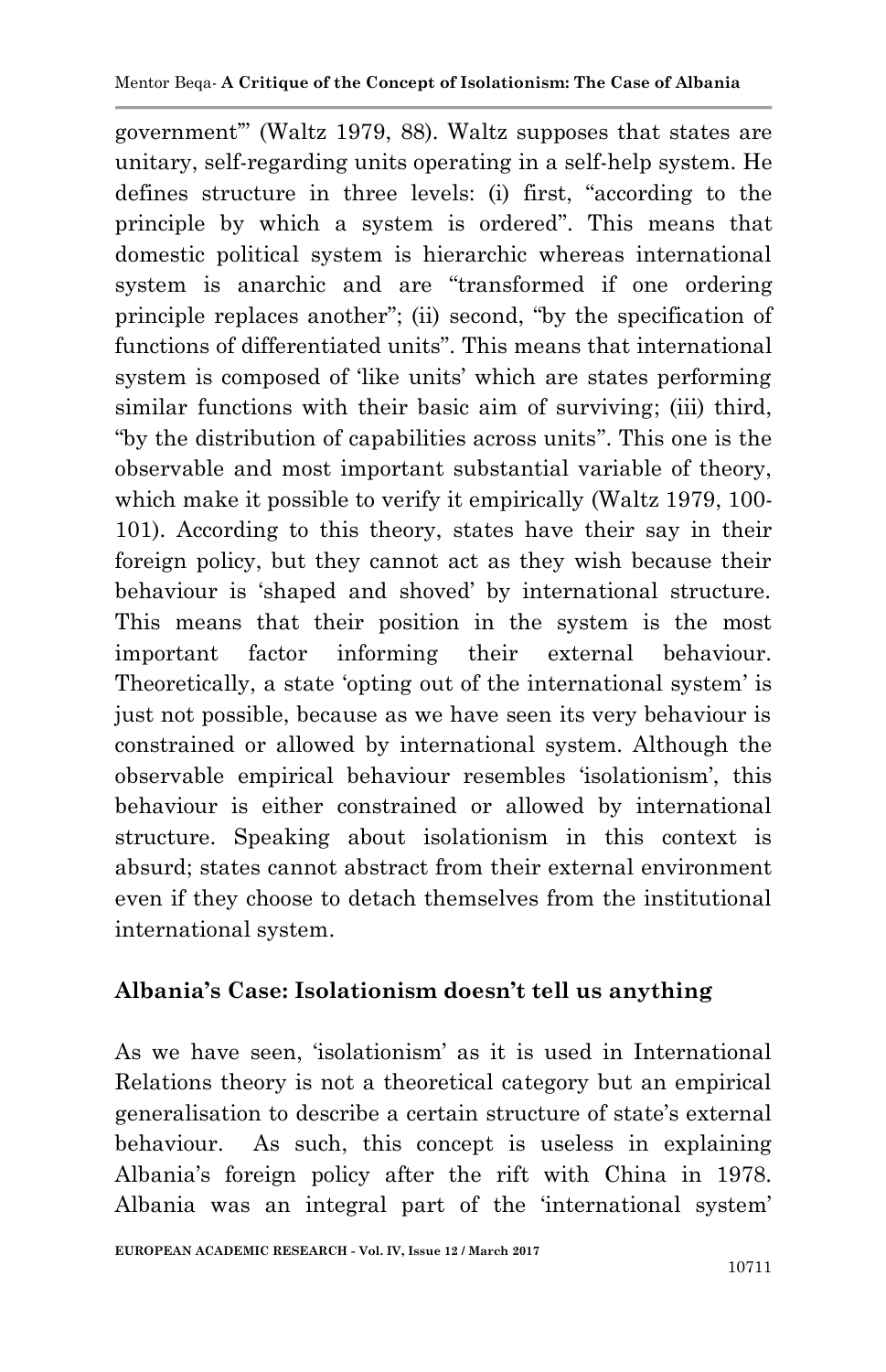understood as defined by Kenneth Waltz. Although largely unengaged with the international institutional framework – except UNO – its external behaviour is partly product of structural constrains and opportunities. This means that its foreign policy is determined by other states behaviour and its leadership perception of others intentions and actions. How this perceptions are informed – by ideology, local culture, leader"s motivations – is clearly a different matter. The central question of Albania"s "isolationism" is why Albania followed this rout whereas its former ally, China, opted to integrate within the neoliberal institutional framework? This is partly due to their power and strategic position in international system. China found that the only way to alleviate it security concerns was to engage in a strategic triangle which would benefit its economical grow and guarantee her national and regime security. Its position within the strategic triangle (US-China-USSR) favoured this choice (Roy 1998). The seemingly opposite behaviour of Albania which opted for an inward looking foreign policy; was largely influenced by the same factor: its international position. Albania"s external behaviour cannot be accounted by ideological dogmatism which is more an instrument rather than a cause; nor by its leadership motivations for political survival which is a political disposition and as such it doesn"t tell us anything about causes of political behaviour. The causal mechanism starts with bipolar international system which provided opportunities for Albania to behave as she pleased within those systemic constrains. Enver Hoxha took the opportunity to cut any relationship with the outside world except limited bilateral relations facilitated by his complete control of the domestic political system and society. As Turku puts it "Hoxha's regime was able to use Albania"s history of a perpetual struggle for independence to such an extent that it was able to "legitimately" justify Communist Albania"s profound distrust of foreigners as a basis for state policy". Hoxha "utilized Albania's ancient and inexorable national struggle for independence, thus making the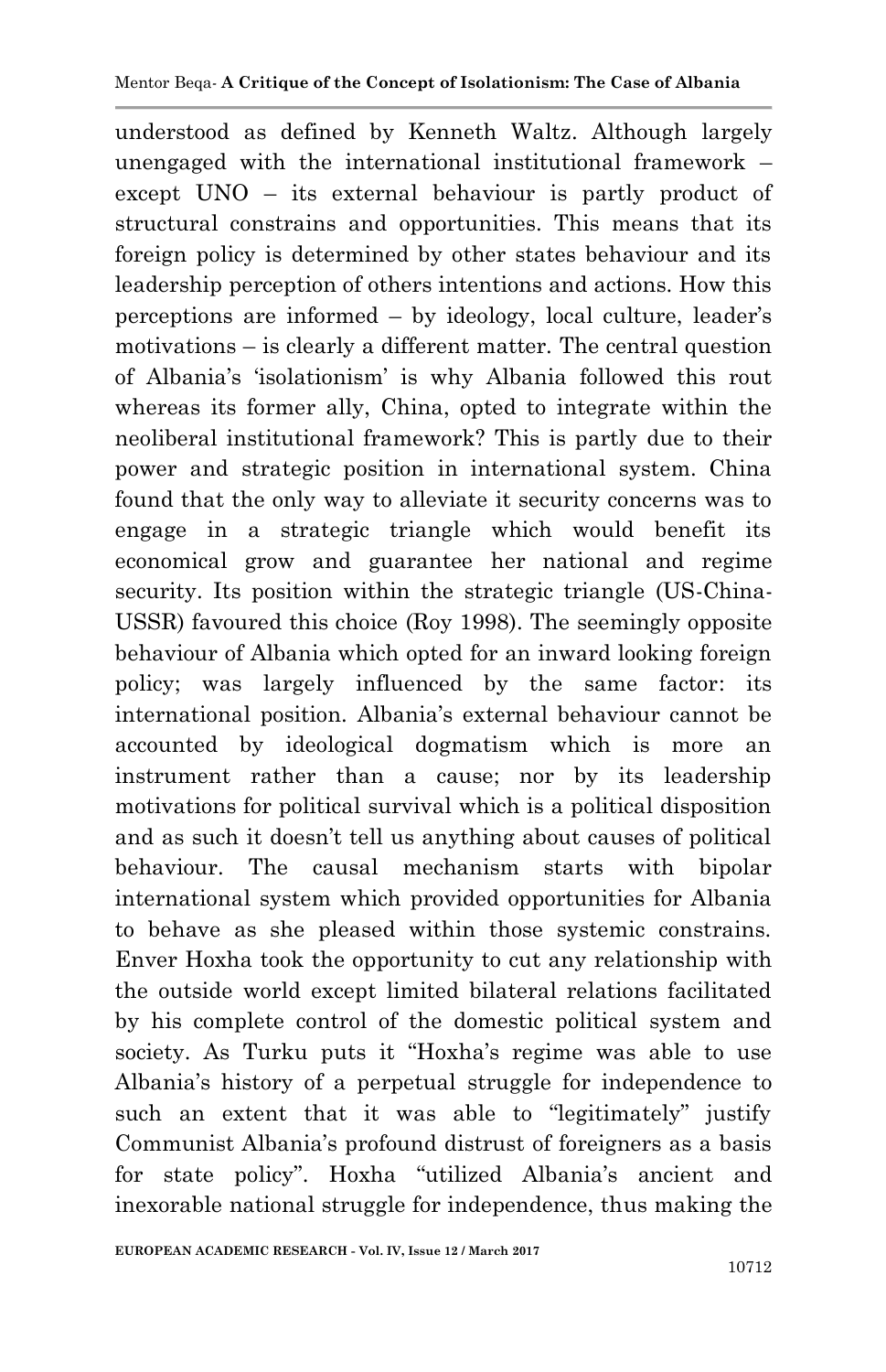case that the nation-state would be much better off as selfsufficient and united against any and all outside forces" (Turku 2009, 65). But this are the instruments used by Hoxha, not the cause itself. The results of those behaviours are a different matter. China went to became integrated and flourish economically; Albania suffered the most severe economic drama which exploded in the beginning of 1990s. Even in empirical perspective, the explanation of Albania"s foreign policy as an isolationist one is flawed. Beyond the slogan of "building socialism with our forces' which served as domestic political dogma, Albania's foreign policy during the period of the gradual collapse of the alliance with China and after it, shows a constant attempt of the regime to improve political and economic relations with neighbouring countries and western European countries. During this time Albania improved the strained political and economic ties with Yugoslavia and established diplomatic relations with Greece. It went to expand its economic relations with Germany and other European countries. The relationships remained cold with UK, USA and USSR. In this perspective, Albania"s international relations were denser after the breakup of the relations with China than they were before. This is why "self-isolationism" is an empty conceptual invention and even unrelated to empirical facts.

## **CONCLUSIONS**

"Isolationism" as concept used in international relations and foreign policy theory is a descriptive metaphorical term rather than a theoretical category with explanatory abilities. In a theoretical perspective this concept doesn"t make good sense because countries as composing units of the international system cannot escape the operation of systemic forces which "shape and shove" their external behaviour. To whatever extent the state"s relationships with the external environment can be limited, the state cannot be isolated from the "system". This is why any pretension to describe a certain foreign policy as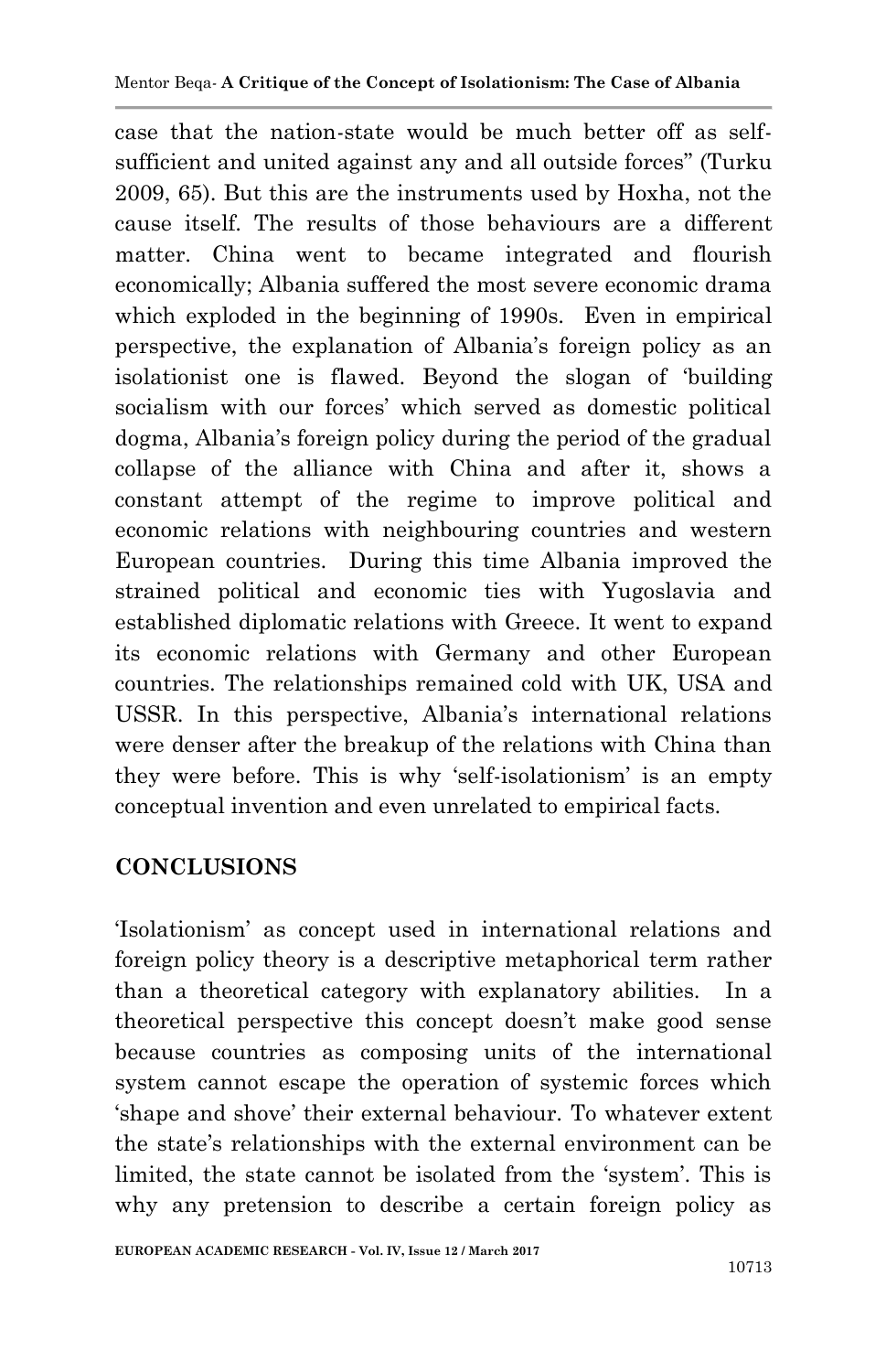"isolationist" is e metaphor, not an empirical observation. This seems to be the Albanian case. After Albania's dissolution of the relations with China, a good deal of studies called this period as self-isolated foreign policy'. This observation is wrong on conceptual and empirical terms. In a conceptual perspective, Albania as a small and vulnerable country in security terms, was clearly exposed toward systemic pressures and opportunities. Its foreign policy developed in accordance with systemic incentives. Empirically, the description of its foreign policy after 1978 as an isolationist foreign policy is not supported by empirical evidence. Albania's bilateral relations with other countries are much denser during this period of time than before it.

### **REFERENCES**

- 1. Buzan, Barry, Charles Jones, and Richard Little. 1993. *The Logic of Anarchy : Neorealism to Structural Realism*. New York: Columbia University Press.
- 2. Dervishi, Kastriot. 2006. *Historia E Shtetit Shqiptar: 1912-2005*. Tirane: 55.
- 3. Duka, Valentina. 2011. *Histori E Shqipërisë: 1912-2000*. Tirane: SHBLU.
- 4. Fischer, Bernd. 2010. *Enver Hoxha Dhe Diktatura Staliniste Në Shqipëri: Njerëzit E Fortë Të Ballkanit*. Tirane: AIIS.
- 5. Fuga, Artan. 2004. *Shtigje Drejt Guvës Së Gjarprit*. Tiranë: Ora.
- 6. Griffiths, Martin, Terry O"Callaghan, and Steven C. Roach. 2008. *International Relations – The Key Concepts*. Second Edi. New York: Routledge.
- 7. Huntington, Sammuel P. 1993. "The Clash of Civilizations." *Foreign Affairs* 72 (3): 22–49..